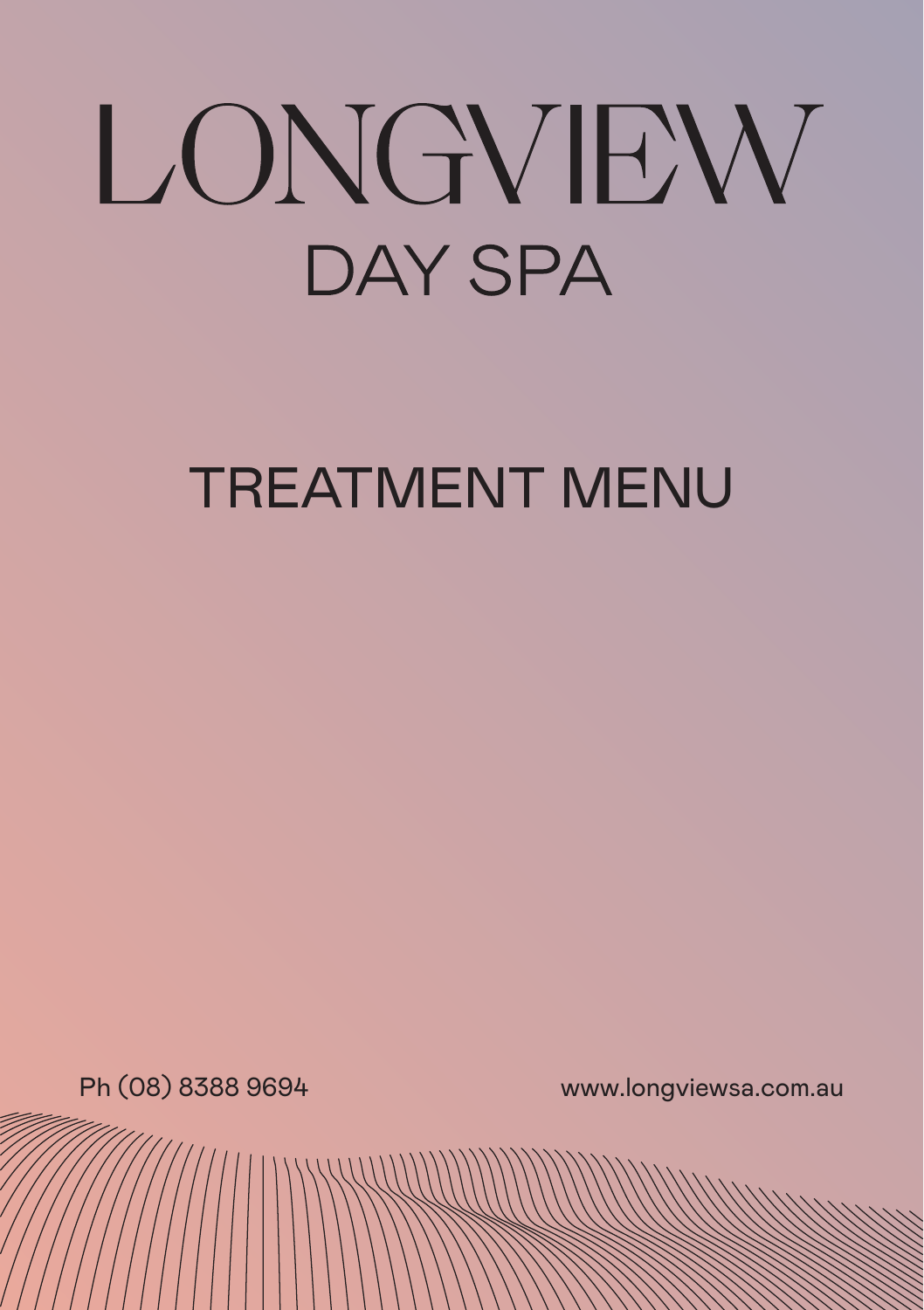Longview Day Spa provides a unique wellness experience in a stunning vineyard setting, offering a variety of relaxing body and facial treatments with a focus on pampering, calming, and nourishing your body.

You can choose to end your treatment with award-winning Longview wine and one of our chef created platters, while sitting blissfully on the self-enclosed balcony, overlooking our Pinot Noir vineyard.

Not ready to leave yet? Extend your Longview Spa Experience with a stay in one of our luxury  $4\frac{1}{2}$  star accommodation options or venture on to the cellar door and indulge in a Italian inspired meal.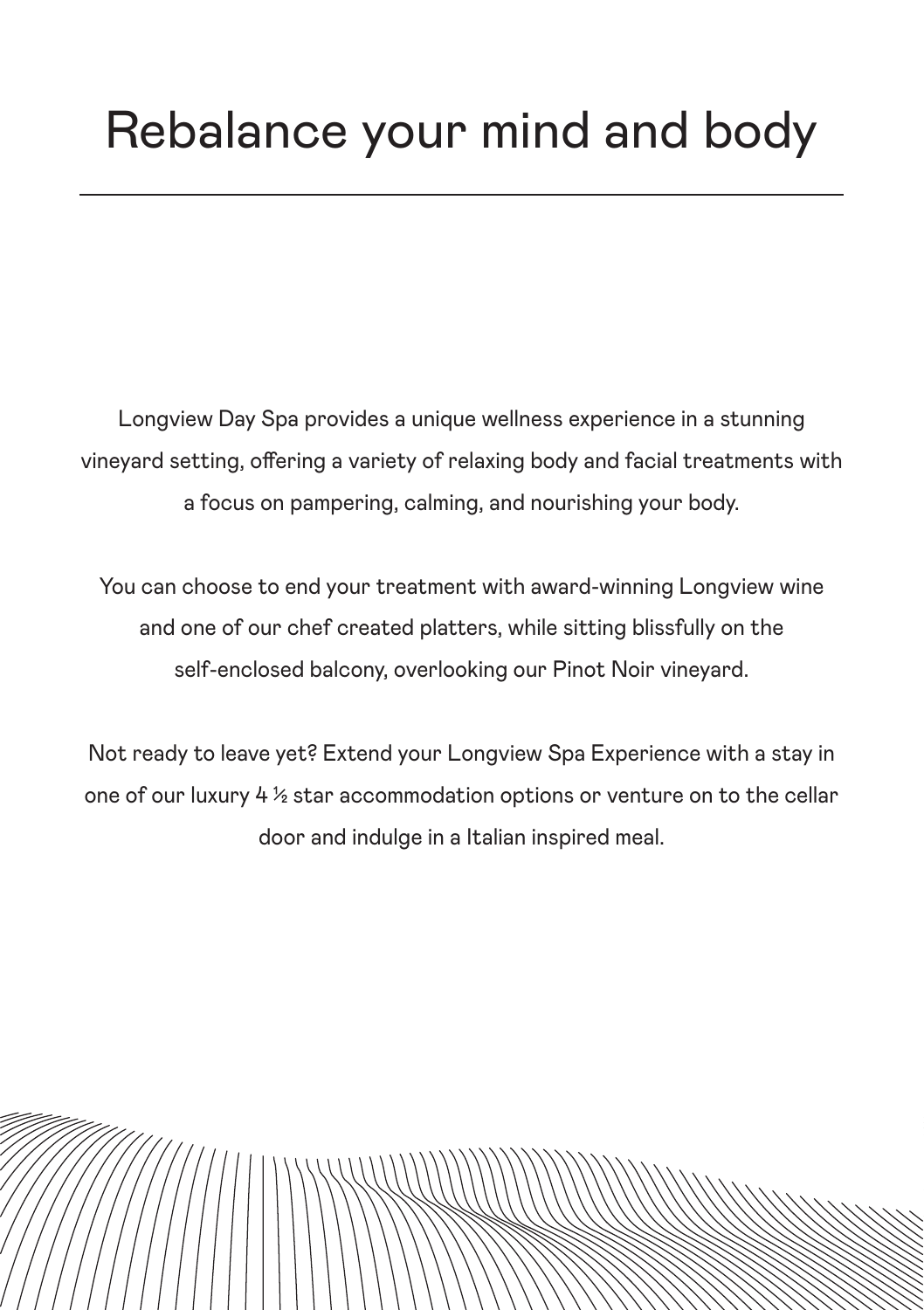#### Our holistic approach

At Longview Day Spa we use organic skincare brand, Swiss Wellness in all our treatments. Made locally in the Adelaide Hills, Swiss Wellness is cruelty free, vegan friendly and contain nothing but natural, organic ingredients.

For our manicures and pedicures we use Australian owned and made Gloss and Co nail polish. Their nail range is cruelty free, vegan friendly and contain no toxic chemicals. Protecting not only you and your nails, but the environment too.

Kindred Self essential oils and mists are used throughout our treatments to help you relax, ground and centre. Kindred Self is a South Australian owned and Australian made company. All of the Kindred Self products contain 100% pure essential oils, are vegan friendly and contain no synthetic fragrances or palm oil.

We have also had the pleasure of working with Etikette candles to create a bespoke fragrance, used in our range of soy candles and diffusers, made lovingly by hand on Peramangk and Kaurna Country in the Adelaide Hills.

All treatments begin with a consultation with your therapist to ensure that your treatment is customised and any concerns and needs are addressed.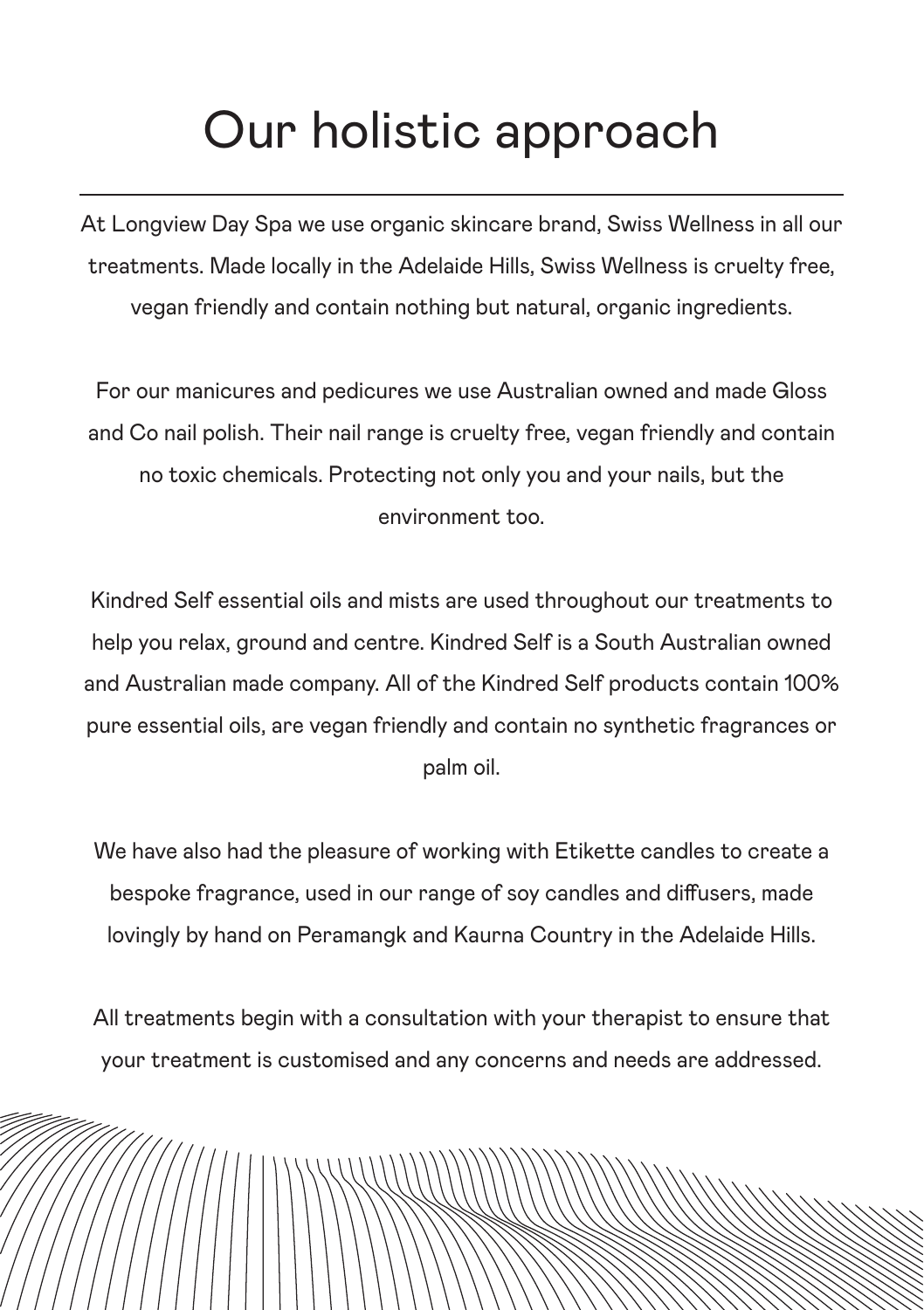## MASSAGE

| Customised Relaxation<br>Soothe your soul, with a relaxing full body massage.<br>Our therapists will customise your treatment<br>using grounding essential oil blends combined with<br>long, rhythmic Swedish massage techniques.                                                                                             | 60 Minutes<br>90 Minutes | \$145<br>\$200 |
|-------------------------------------------------------------------------------------------------------------------------------------------------------------------------------------------------------------------------------------------------------------------------------------------------------------------------------|--------------------------|----------------|
| Hot Stone<br>Ease tight muscles with a full body hot stone<br>massage. The warmth of the basalt stones on<br>the skin, along with your customised massage,<br>will help relieve tension and stress held deep<br>within the body.                                                                                              | 60 Minutes               | \$150          |
| <b>Stress Relieving</b><br>Revive tired muscles and help relieve tension<br>and stress stored within the body with a<br>customised full body massage.                                                                                                                                                                         | 60 Minutes<br>90 Minutes | \$145<br>\$200 |
| Pregnancy Massage*<br>Nurture yourself with an hour-long massage<br>laying on one of our specially designed<br>pregnancy pillows, your body will feel supported<br>and relaxed while your therapist works to ease<br>the aches and stresses that pregnancy creates<br>on the body.<br>*massage after the first trimester only | 60 Minutes               | \$145          |

 $11111111$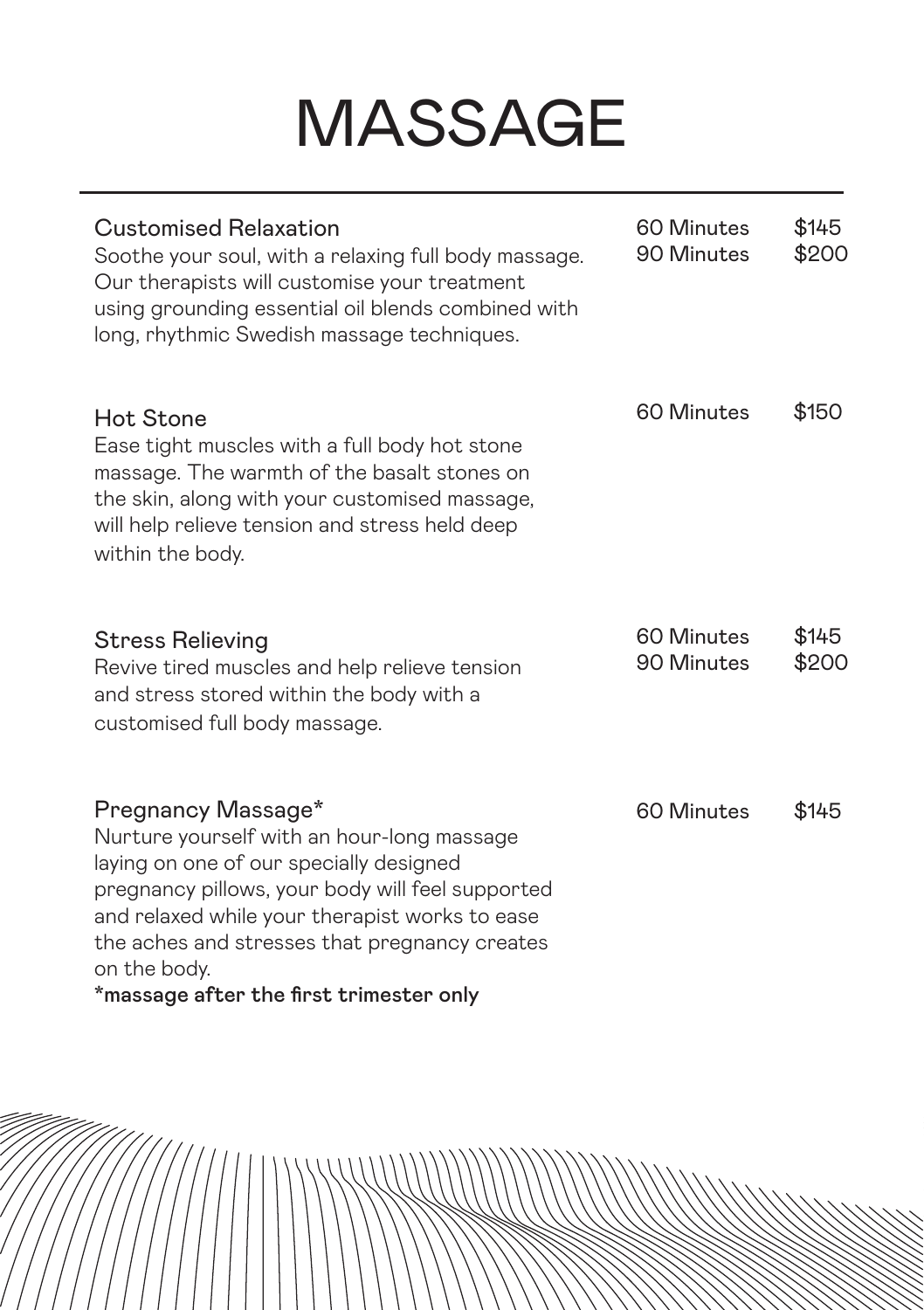### FACIALS

**All of our facial treatments begin with a skin care consultation with your therapist, to ensure that your skin concerns and needs are addressed.**

**All 60 minute facials include your choice of either a relaxing hand or foot massage.** 

| <b>Customised Organic Facial</b><br>Designed to nourish and replenish your skin,<br>our customised organic facial will leave your<br>skin feeling softer, smoother and looking<br>more radiant.                                                             | 45 Minutes<br>60 Minutes | \$135<br>\$175 |
|-------------------------------------------------------------------------------------------------------------------------------------------------------------------------------------------------------------------------------------------------------------|--------------------------|----------------|
| Hydrating Organic Facial<br>Nourish your skin with our hydrating organic<br>facial, which will have your skin feeling<br>refreshed and rejuvenated.                                                                                                         | 60 Minutes               | \$175          |
| Anti-aging Organic Facial<br>Our stimulating anti-aging facial helps promote<br>collagen growth, increase the skins elasticity<br>and helps to reduce the signs of ageing.                                                                                  | 60 Minutes               | \$175          |
| <b>Purifying Organic Facial</b><br>Gently cleanse and detoxify your skin with<br>our purifying organic facial. This facial is designed<br>for those who have problematic and blemished<br>prone skin or those wanting to give their skin a<br>deep cleanse. | 60 Minutes               | \$175          |
|                                                                                                                                                                                                                                                             |                          |                |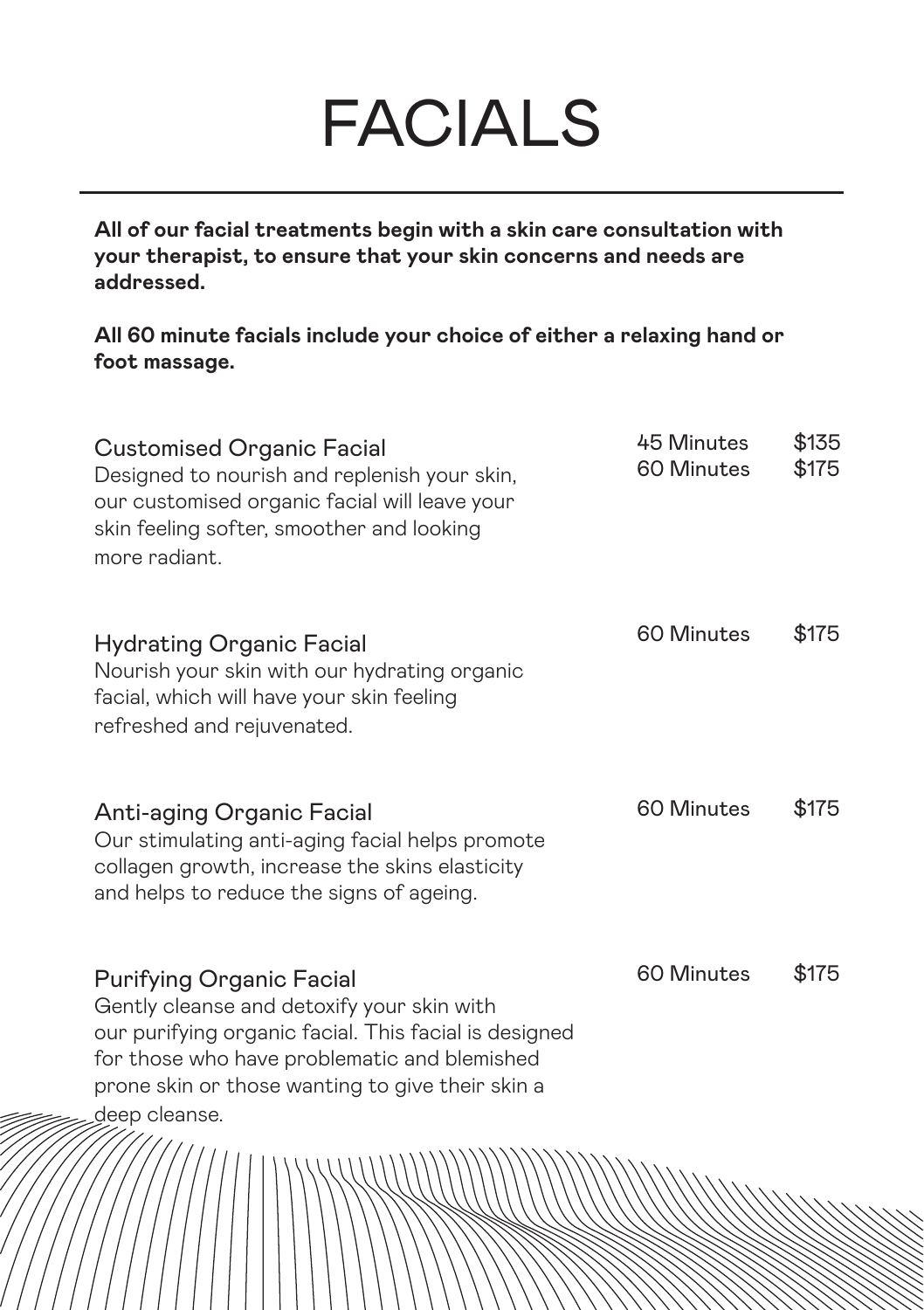## MANICURE & PEDICURE

**Our manicure and pedicures include nail colour to finish. If you prefer to have no nail colour, please let us know at the time of booking your treatment.** 

**All 60 minute manicure and pedicures include a hand/foot soak and treatment.** 

**We are unable to remove gel and acrylic nails, please do so prior to your appointment.**

| Luxe Manicure<br>Restore and nurture your hands with an organic<br>hand scrub, relaxing arm and hand massage, nail<br>and cuticle care and your choice of nail colour<br>to finish. | 45 Minutes<br>60 Minutes | \$95<br>\$100 |
|-------------------------------------------------------------------------------------------------------------------------------------------------------------------------------------|--------------------------|---------------|
| Luxe Pedicure<br>Revive tired feet with an organic foot scrub,<br>leg and foot massage, nail and cuticle care<br>and your choice of nail colour to finish.                          | 45 Minutes<br>60 Minutes | \$95<br>\$100 |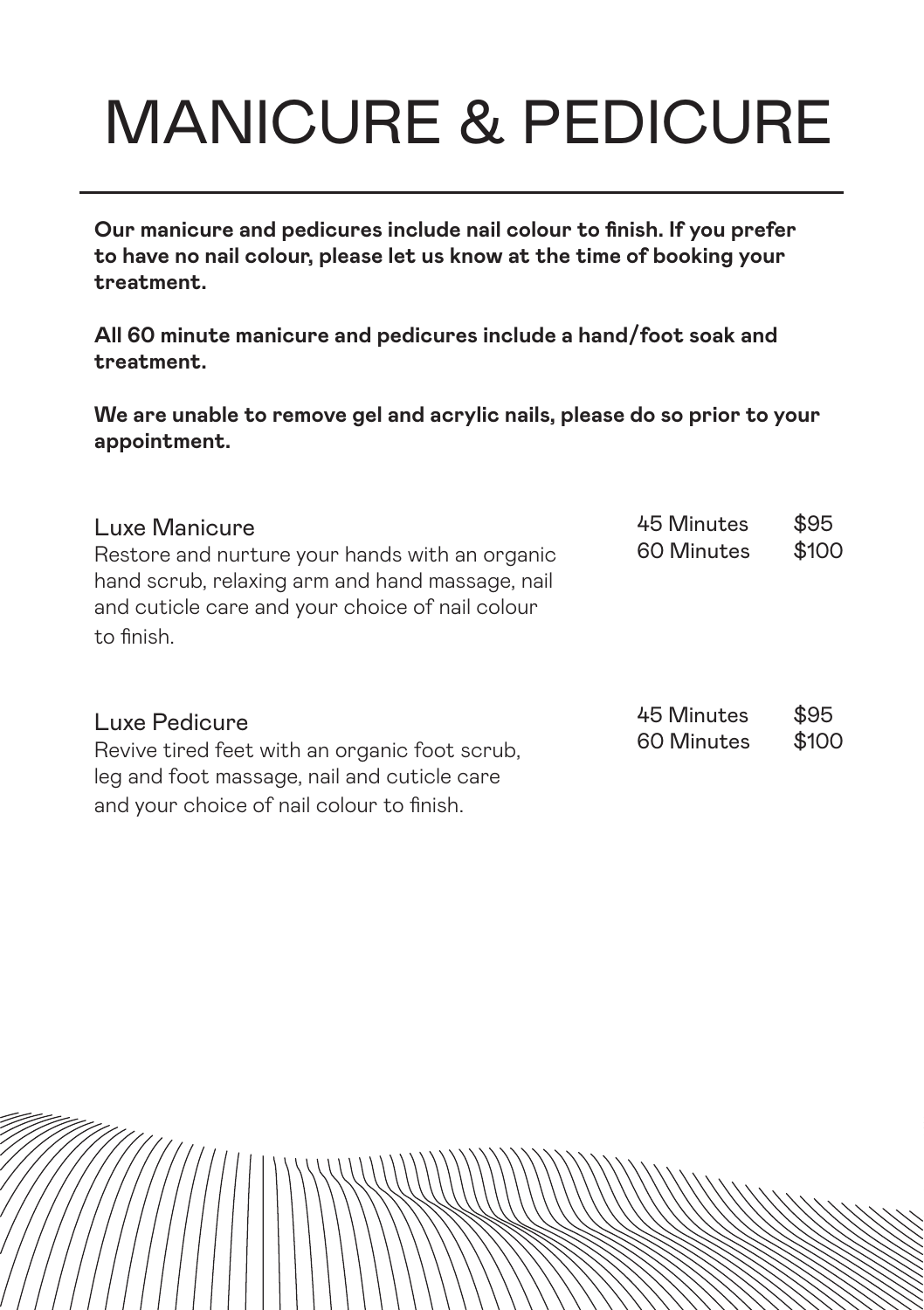# SIGNATURE PACKAGES

| <b>Pregnancy Pamper</b><br>Take a moment before your little one<br>arrives to nurture you. You'll be treated<br>to a customised full body massage, organic<br>facial and soothing foot pamper.                                                                    | 105 Minutes       | \$225 |
|-------------------------------------------------------------------------------------------------------------------------------------------------------------------------------------------------------------------------------------------------------------------|-------------------|-------|
| Mumma Be Blissed<br>Experience 3 hours of luxury, with our<br>Mumma Be Blissed treatment, specially<br>designed for the Mumma to Be. With a<br>customised full body massage, organic facial,<br>luxe manicure and luxe pedicure, you will feel<br>absolute bliss. | 3 Hours           | \$405 |
| Hand and Foot Pamper<br>Treat your hands and feet to a luxurious pamper.<br>With a warm magnesium salt soak, revitalising<br>scrub and soothing massage.                                                                                                          | 60 Minutes        | \$130 |
| Top to Toe Pamper<br>Be blissed away with our top to toe treatment<br>including a customised organic facial, while your<br>feet are treated to a detoxing foot soak,<br>revitalising scrub and relaxing foot massage.                                             | <b>75 Minutes</b> | \$180 |
| Luxe Manicure and Pedicure<br>Nurture your hands and revive tired feet with<br>a Signature Manicure and Signature Pedicure.<br>111111.                                                                                                                            | 90 Minutes        | \$170 |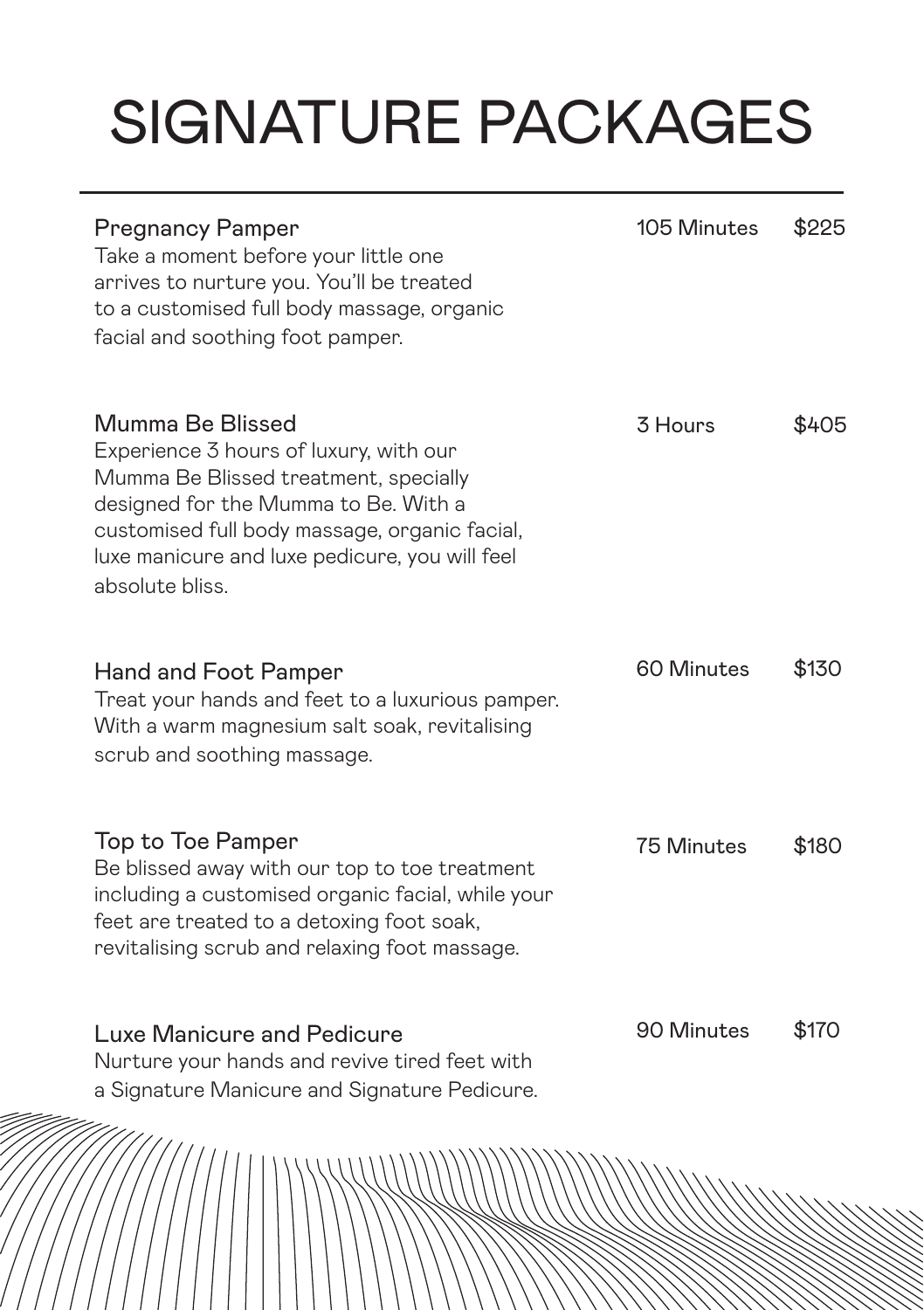# SIGNATURE PACKAGES

| Back To Good<br>Revive tired muscles and stressed skin<br>with our 75 minute back treatment. Your<br>treatment will start with warm towel on<br>your back, followed by a back scrub, a<br>detoxing clay mask, finishing with a<br>customised back massage. | <b>75 Minutes</b>     | \$180          |
|------------------------------------------------------------------------------------------------------------------------------------------------------------------------------------------------------------------------------------------------------------|-----------------------|----------------|
| Me Time<br>Take some time out for you with a full<br>body relaxation massage and a customised<br>organic facial, because we all deserve some<br>"Me Time".                                                                                                 | 90 Minutes            | \$190          |
| <b>Total Relaxation</b><br>Calm the body and soul with our total<br>relaxation treatment. Start with a tension<br>releasing shoulder, neck and scalp massage,<br>followed by a nourishing hand treatment,<br>finishing off with a grounding foot pamper.   | 90 Minutes<br>2 Hours | \$190<br>\$230 |
| Pamper Me<br>Ease your body with a relaxing full body massage,<br>nourishing organic facial and sole-ful foot pamper.                                                                                                                                      | 2 Hours               | \$225          |

 $111111$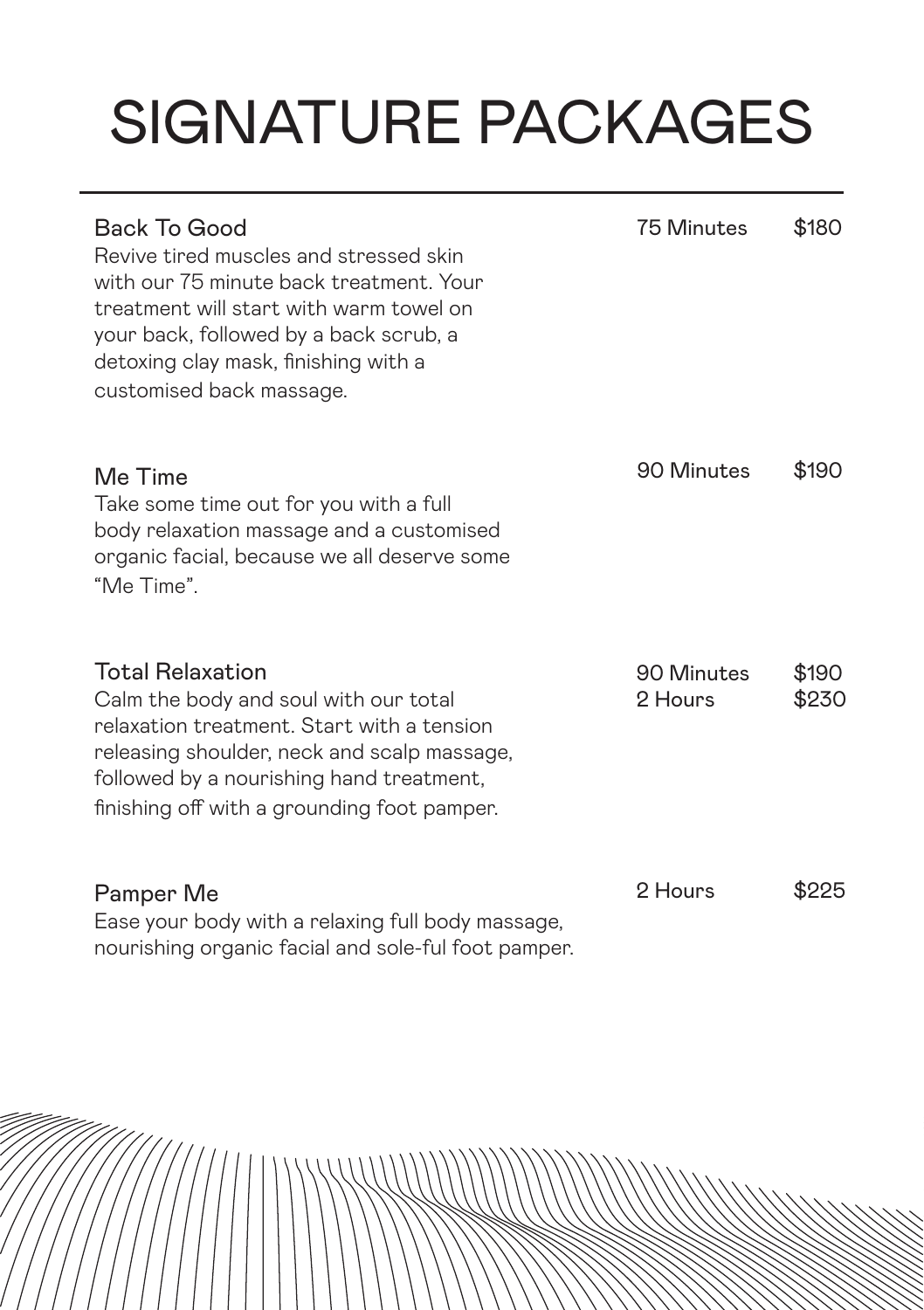# SIGNATURE PACKAGES

2 Hours 3 Hours \$250 \$405

#### Longview Signature Pamper

The Longview Signature Pamper is a whole-body treatment to relax your body, mind and replenish the soul. Starting with a tension releasing massage, followed by a customised organic facial and finishing with manicure and pedicure.

#### Couples Package

Book you and a partner in for some much-needed time together in our couple's treatment room. Choose from any of our treatments and be blissed away.

#### Group Packages

Longview Day Spa is an idyllic setting for a hen's day, baby shower, girls weekend or wellness retreat.

Please contact us for more details on our group packages.

#### **COVID 19 HEALTH AND SAFETY PRE CAUTIONS**

Longview Day Spa ensures all Covid-19 health guidelines are enforced.

• We ask that you attend the Day Spa alone, unless you are attending with another Day Spa guest.

- Please ensure that you do not attend the Day Spa if you are feeling unwell.
- Electronic payment methods to be used at all times.

Our staff following the following personal health guidelines:-

- Masks are essential for employees at all times.
- Hands are thoroughly washed and santised between treatments.

• Guests are required to wear a mask when entering the Day Spa, removing only when advised by the Longview Day Spa employee.

Our facilities are cleaned and sanitised thoroughly between each appointment.